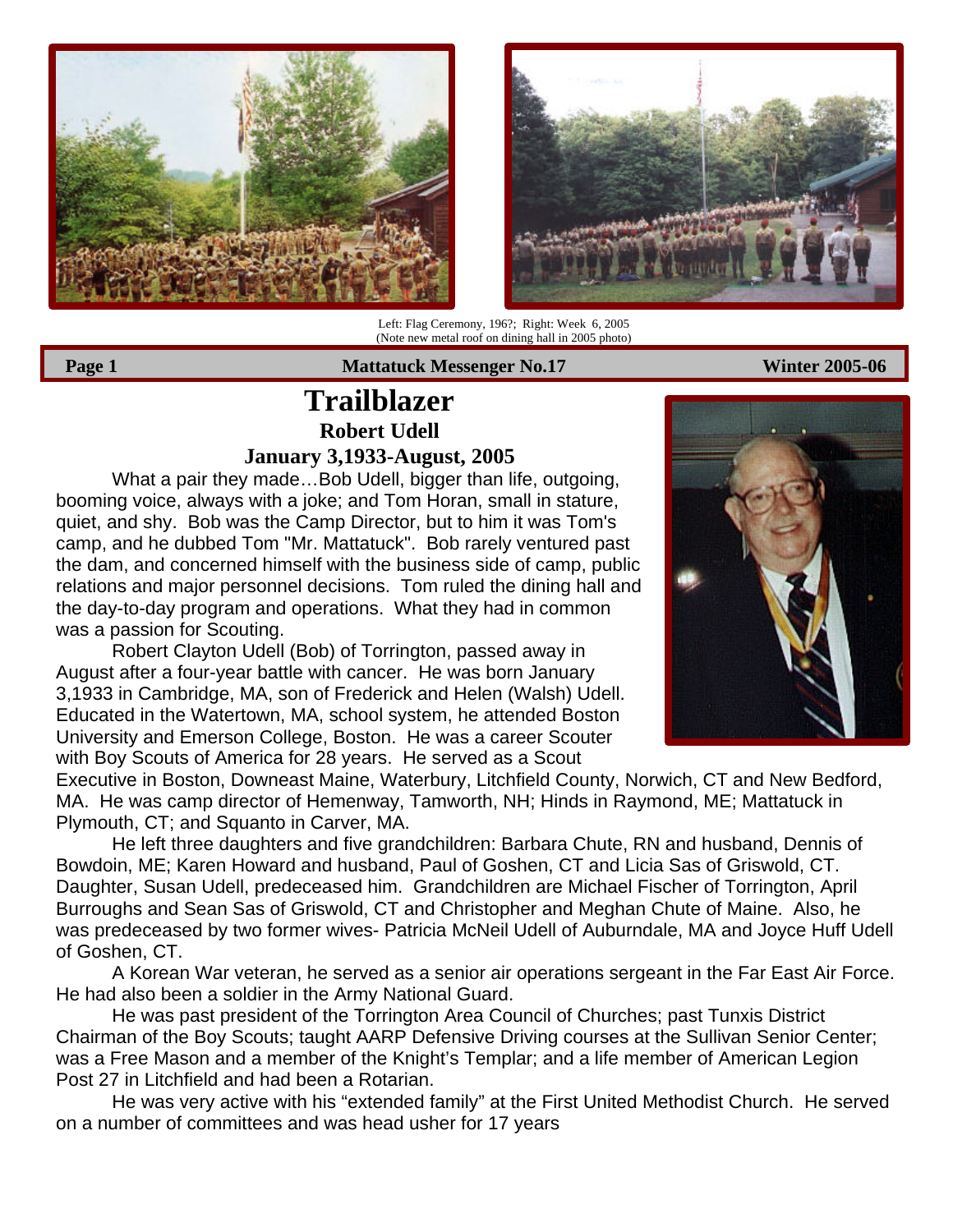## **American Savings Bank Foundation, Leever Foundation, Volunteers Contribute to Growth of Camp Mattatuck**

A \$106,000 grant from American Savings Bank Foundation enabled the Connecticut Rivers Council to rebuild the East end of the Rotary Dining Lodge in the Spring of 2005. The original stone fireplace is intact, but everything behind it was removed and rebuilt with a slight expansion. The 12 feet of building behind the fireplace were removed and a new slightly larger area was added. In this new area there are now 2 public restrooms and an entryway from the porch as well as the Dining Hall. An improved commissary storage area and a chemical storage room have been added also. Heat has been added to this addition for year round use. The cement porch was completely removed and replaced. The roof line was extended the entire length of the porch. A new green metal roof tops the building giving it beauty and making it maintenance free for decades. New entry doors were added and the area around the addition has been landscaped to match the rest of the building. Chris Start of Do Alls Construction was the general contractor for this project. This was made possible as part of the council's Capital Campaign. If you have ever wondered if the money ever gets to the camp, the answer is Yes. Come up and see for yourself.

The Harold Leever Foundation has just offered to donate \$300,000 to Camp Mattatuck for a Training Lodge near the COPE course to be used by scouts, scouters and outside groups. It will be a log cabin design for year round use. A large meeting room, 2 bunk rooms sleeping 12 and 16 each, 4 smaller bedrooms sleeping 4 each, kitchen, office, COPE equipment storage, showers and restrooms will make up this building. An exact date to begin construction has not been set yet. The late Mr. Leever, former Chairman of the MacDermid Company, was once President of the Mattatuck Council.

Other exciting news…

- New kitchen flooring has been added to the Old Directors Cabin (Chief Tobe Lodge) thanks to Rob Reed and Pat Sheridan.
- Griffin Cabin has a new kitchen. The old cabinets and paneled walls were removed. Insulation and sheet rock were installed with some updated electrical wiring. A new counter top, stove and cabinets were installed along with a laminate wood floor. Jeromy Nelson, Jon Andrew, Paul Hoffman, Matt Downey, Tim Martin, Chris Start, the Perkins family and a few others made this possible. There are plans to insulate the rest of the building and replace the fuse panel.
- Jon Andrew, Michael Andrew, Steve Ramponi and Chris Moon have completed the ground work and cement slab for a new latrine in the lower COPE field.. It will be similar to the one in the camporee field next to Gesner cabin. Bob Thacher and Troop 90 Cheshire will be building the structure again. There are plans to replace the 2 remaining box latrines with this style building.
- The Mattatuck Volunteers are considering purchasing a Kubota Zero Degree Diesel Mower that will take the 3-4 day job of mowing camp and reduce it to 1 day. Cost is about \$11,000. If you would like to make a tax-deductible contribution to the Mattatuck Volunteers please send it to "Camp Mattatuck Volunteers, PO Box 257, Plymouth, CT 06782-0257

*Camp Director Chris Moon was the primary contributor to this story*

## **Mattatuck Volunteers Officers 2005-2007**

**Treasurer: Robert Reed Secretary: Paul Hoffman**

**Chairman: Joseph Gannon Vice Chairman: Jonathan Andrew**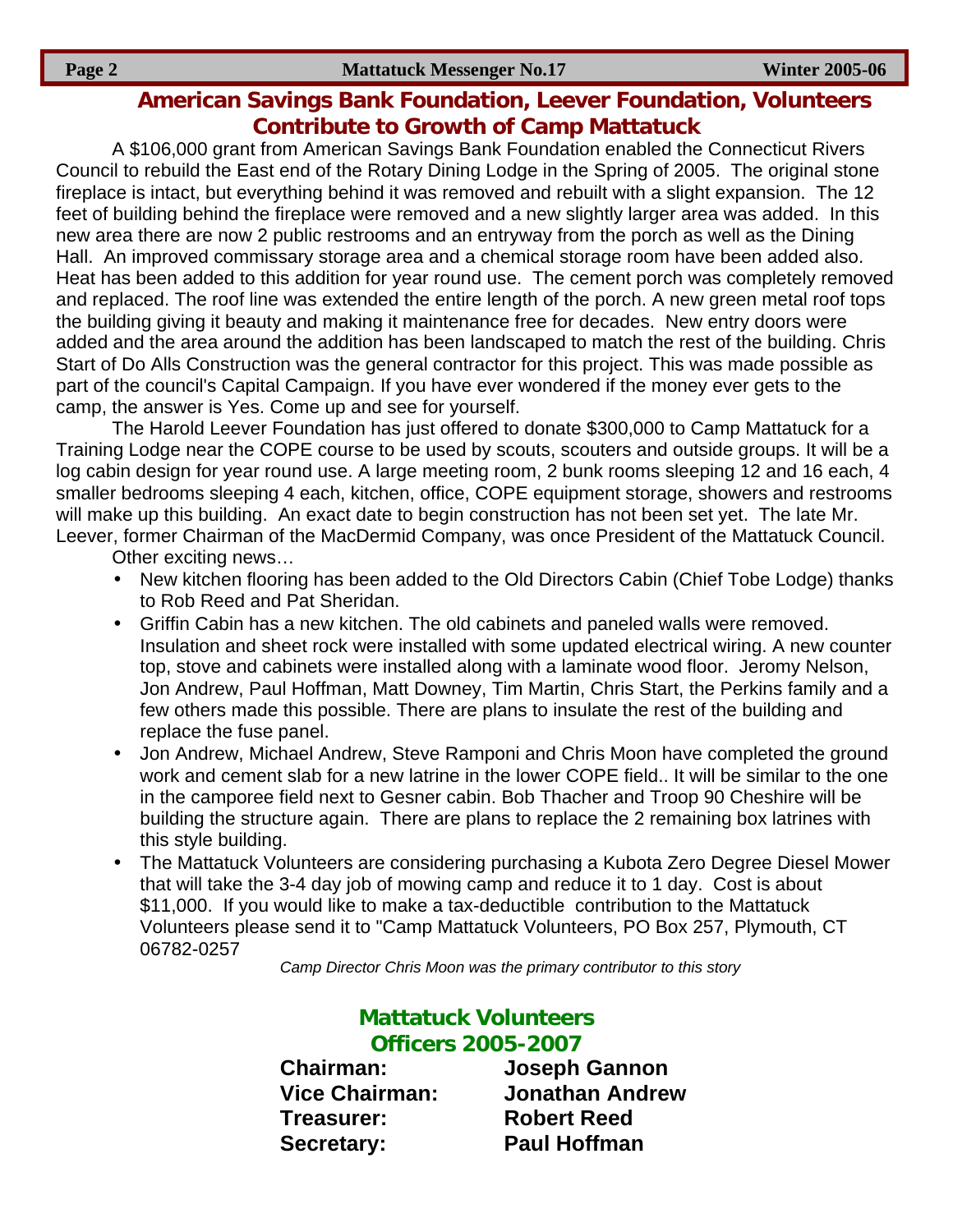#### **Page 3** Mattatuck Messenger No.17 Winter 2005-06

#### **Mattatuck Influences Lives**

*Note: The following is Liz Pizzano's Senior Essay for Wamogo High School, as published in the Litchfield Enquirer, 2/11/05.*



There is not one individual who has influenced my life; it is more of a group of people and a place. In the 18 years of my life, I spent every summer that I can remember in a Boy Scout summer camp.

The people who work there and the scouting program have influenced my life tremendously. Camp has instilled in me a drive to do three things each day: learn a new skill, teach someone a skill, and make a new friend. The people at camp have taught me the value of friendship, and a great sense of belonging. I know that if I ever need anything, I can call on any one from camp and they will come and help me - no matter what.

Camp has influenced my life because it gives me a chance to give back to the community. Every summer about 1200 boy scouts and 600 cub scouts come to camp from the New England area, and I get the chance to make a difference in their lives.

A group from Harlem is one that I remember very well. When they were asked how many of them had been shot or knew someone who had been shot, more than half of the boys raised their hands. One

scout from this group said he did not want to leave camp, because for the first time in a long time he did not have to worry about carrying a knife around or getting shot.

I remember two Cub Scouts that came to camp to visit a troop and see what resident camp was like. They could not be more than seven or eight years old. They came down to the archery range where I work and we taught them how to shoot. They were having such a great time that they did not want to go back to their campsite. The smiles on those boys' faces are what keeps me coming back year after year. It is what I enjoy most about working there.

It is an amazing feeling to know that someone trusts you and the people you work with enough to let their guard down. Yet it is a sad feeling, when towards the end of the week, you can feel their walls going back up because they know that they are leaving and going back to their other world.

The scouting program has instilled in me a will to push my limits, to work my hardest and to put my all in to everything that I do. It has taught me to be focused and determined in setting and achieving goals. Scouting has taught me to be a good problem solver and be a straight thinker, to be able to see a problem and solve it before it becomes a bigger problem. It has taught me to know what matters in life, to put my priorities in order. It has taught me to know where I stand, in life, on my own two feet



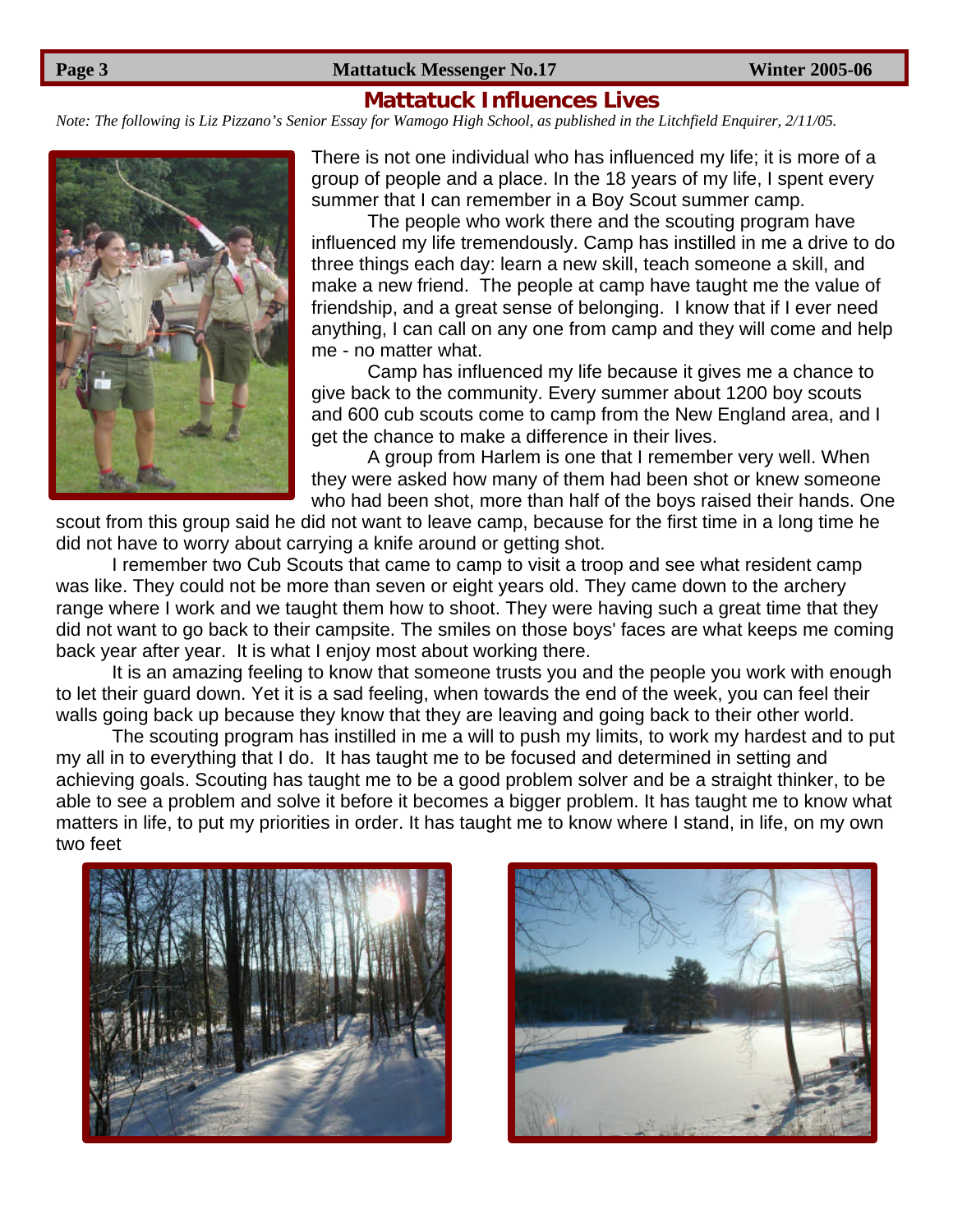#### **Page 4** Mattatuck Messenger No.17 Winter 2005-06

### **Humor, Faith, and a Positive Attitude…the Bob Udell I Knew**

*By Jean Horan*

*I remember answering an ad in the Waterbury-Republican American (1971) for a camp nurse. As I was planning on heading west in the fall, I thought this was perfect for filling in the summer. I called and made an appointment at the Scout Office on Randolph Avenue. I listened to Bob talk about camp and then he offered to show it to me as it was only "10 minutes up the road." So here I am, a young woman of 21, with a guy, a total stranger in my car, heading into the woods. All I could think of was how was I going to explain that to my mother and imagined her telling me, "You're not that stupid!" I was lucky. It was a man who would become a life long friend. I remember meeting Bob Herbert and seeing the central area including the old Health Lodge. I took the job, a 9-week season for \$500 for the entire summer. The shift 7AM to 7AM, 6 days a week. And oh yes, I was given 2 days off in July to go to Hartford to take the state boards so I could actually be a Registered Nurse. Fortunately, I passed but in those days, you didn't find out the results till weeks later. I soon realized I didn't know the first thing about setting up a walk-in clinic and wondered why I had put myself in the predicament of being the sole "health care provider" without any back-up for the thousands of questions newly graduated nurses have. Bob's daily visits to the Health Lodge (I didn't know at the time that this is part of being a good Camp Director) always brought a joke of the day (how did he ever remember so many jokes?) and a lesson about state health regulations. I would have to keep temperature charts, note every visit in a bound log, count every controlled drug, etc., etc. And oh yes, I would be cleaning the toilet too. He also let me know it was perfectly OK to put a sign on the Health Lodge door that the nurse was at the Dining Hall and to go enjoy morning coffee with whomever was there. At the end of that wonderful, enjoyable summer, I headed west to Colorado. After almost a year there, I was yearning to be closer to salt water and family. I contacted Bob and was instantly hired for my second summer - with a \$50 raise. On one of his visits to the Health Lodge he shared an observation that I was much less nervous as a nurse and that he could see the confidence a year's experience had provided me. I rarely saw Bob get angry but one morning, the breakfast was to be hard boiled eggs and the one Bob picked was very runny (just the way I like them). He squeezed it in his hand at the table, wiped his hands and took a silent deliberate walk to the kitchen. His face and neck were crimson. I never heard any sound from the kitchen. I was just wishing I had chosen the soft-boiled egg as I didn't like hard-boiled. Bob and I lost contact for several years. I'm not sure how it resumed but I became one of his e-mail buddies. Sometimes I'd have to leave his e-mails unread until I had time to catch up on the numerous jokes and inspirational messages he so frequently sent. I shared a few church lobster dinners with him - a chance for us to reminisce twice a year and I would fill him in on the improvements at camp. He would proudly show me his church and just like state health regulations, I got a lesson in church history. I have no doubt at all, that his humor, faith, and positive attitude are what sustained him through his personal storm. He is fondly remembered. He is missed.*

I first met Bob Udell when he came to work at the Mattatuck Council; I had heard of him before but we had never met I can tell you that it was a great pleasure to know him and his family and we had such a good time particularly working at Camp Mattatuck; I was the Camp Director, Bob was the Business Manager and Tom Horan was the Program Director.

Bob Udell knew more jokes than anyone I have ever known and he could tell them at high speed; how he could remember them all I will never know but it just shows you what a sharp mind he had. He was so funny but also could be very serious. He later became the Camp Director and did a wonderful job.

I remember one time that he was helping the camp cook move a large pot of beans off the kitchen stove; the cook zigged, Bob zagged and the beans hit the floor . This happened while the national inspection was going on; we got a good laugh over that one.

Bob and I kept in touch all these years in fact, I talked with him about a week before his death and he told me that things were getting rough and he was feeling badly. I miss him! He was a great Scouter. Harold Jackson

#### A note from Bob Udell…Dec., 2002

Wish I could have written something about my dad to let him know how proud I was of him and how much I loved him. He died of lung cancer, age 67, which was caused by him being gassed in World War 1. After his death, I found, and still have, his war diary..he was in all the seven major battles of WW1 !!!! He also was on the Mexican Border chasing Pancho Vila! His buddy was his childhood neighbor, the comedian Fred Allen who your dad will know. I regret missing opportunities to hear some of his stories... Hope to see you at staff reunion. I'll need a lift up & down the hill as I'm still recovering from spinal surgery and my legs are still shaky. Bob

> *Visit our website, built and maintained by Marc Moody…* http://matwreck.org/volunteers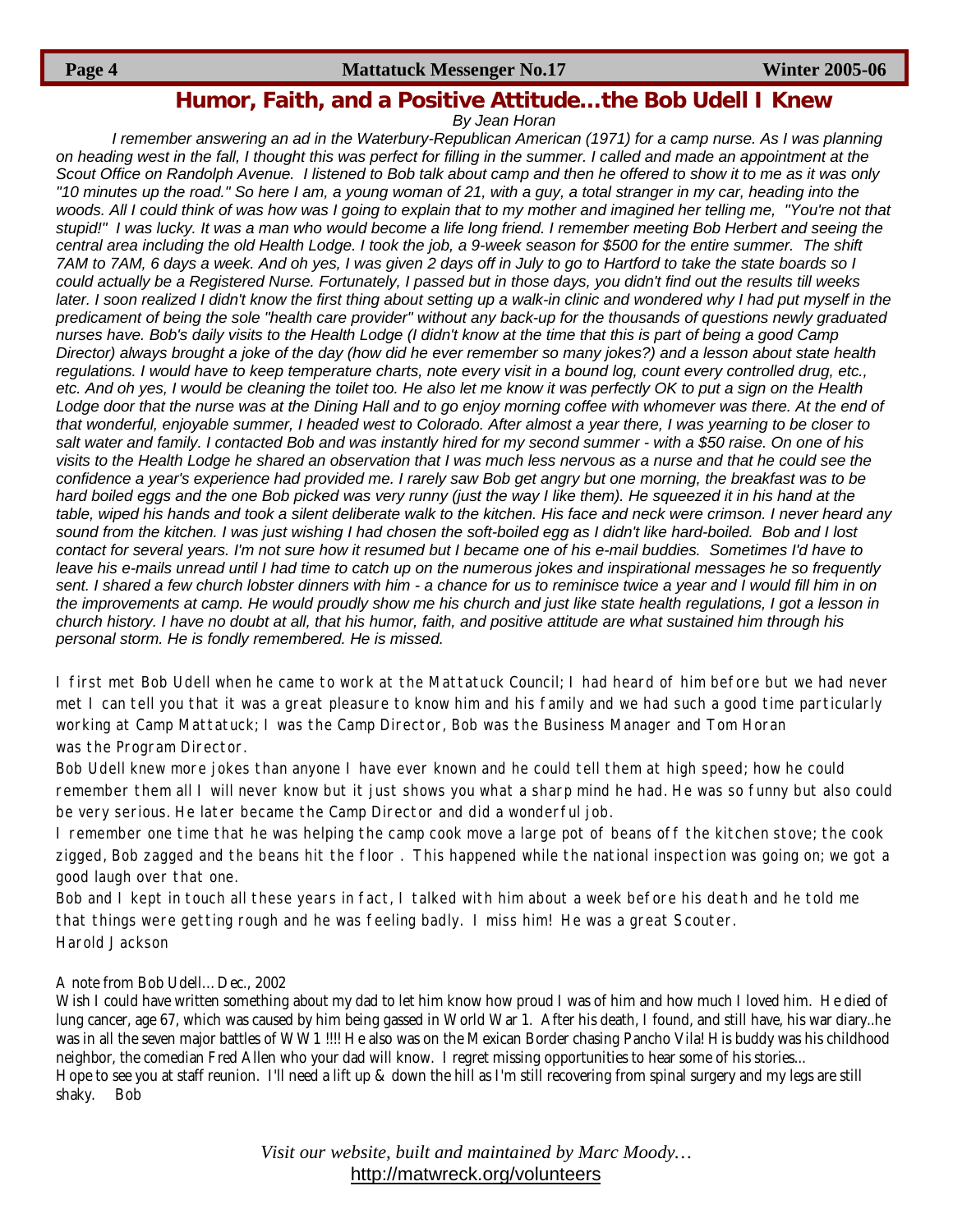## **Editorial A Rough Summer for Scouting**

By Joe LeClair

The summer of 2005 will be remembered as a difficult one for Scouting because of a string of unfortunate incidents, the most publicized being the electrocution deaths of leaders at the National Jamboree in Virginia in July.

It was interesting to hear comments from co-workers not involved in Scouting. They expected Scout leaders to be more careful, to be more safety conscious than the average guy, and expressed disappointment and amazement that such a thing could happen. We know that Scout leaders put their pants on one leg at a time like everyone else, but evidently the general public holds us to a higher standard. What a compliment to the organization!

It seemed that in the summer of 2005 you couldn't open a newspaper without reading something negative about Scouting. The Jamboree incident, a lost Scout, and two tragic thunderstorm incidents. Very little of the good news made the paper.

While a generation or two ago high adventure was left to council contingents and a few super troops, today the average troop has its older Scouts out rafting, climbing, hiking, biking and canoeing in some of the wildest areas of our country. Given the number of Scouts involved in these outdoor adventures our safety record is quite good. This is not to say that we should not do our absolute best to keep our boys safe, but it's to acknowledge the fact that somewhere, someday, there will be someone hurt. This past summer happened to be one when a number of incidents seemed to happen all at once. It's difficult to get injured if you're sitting on the couch playing video games. Our Scouts are out challenging themselves with exciting adventures.

Today your son cannot go to school with even the smallest pen knife. Immediate expulsion is the rule of the day. Yet 40,000 Scouts carried real knives at the Jamboree and as far as we know there were no incidents! What a story! Boys from all backgrounds, of every color and creed, coming together for a great encampment, yet it took a terrible tragedy for the average hometown newspaper to give it a second thought.

# **In Memoriam**

**Gwendolyn Lukens March 29, 1950-November 17, 2005**

Gwen Lukens saw the world quite clearly in black and white. People who knew her best spoke at her memorial service and here are some excerpts…

*"stalwart, true, and loyal" "opinions came from love" "had her moments with an edge when she knew what was right" "life of service" "there was a fierceness in Gwen" "deep faith and conviction"*

Gwen was a lifelong Girl Scout leader, Boy Scout Leader, and church educator. She was on the staff at the National Girl Scout Training Center in New York, and was a fixture at the Silver Lake Conference Center, the camp operated by the Connecticut Conference of the United Church of Christ. A bright, opinionated person, you always knew where you stood with her and if she thought you were wrong she'd let you know about it. While working in the former Blue Trail District she was responsible for raising several hundred thousand dollars through golf tournaments, dinners, jewelry sales, and other events. Gwen was a loyal member of the Mattatuck Volunteers who will be missed. Our condolences to her son and daughter, Jeff and Amy, both members of the Camp Mattatuck Staff.